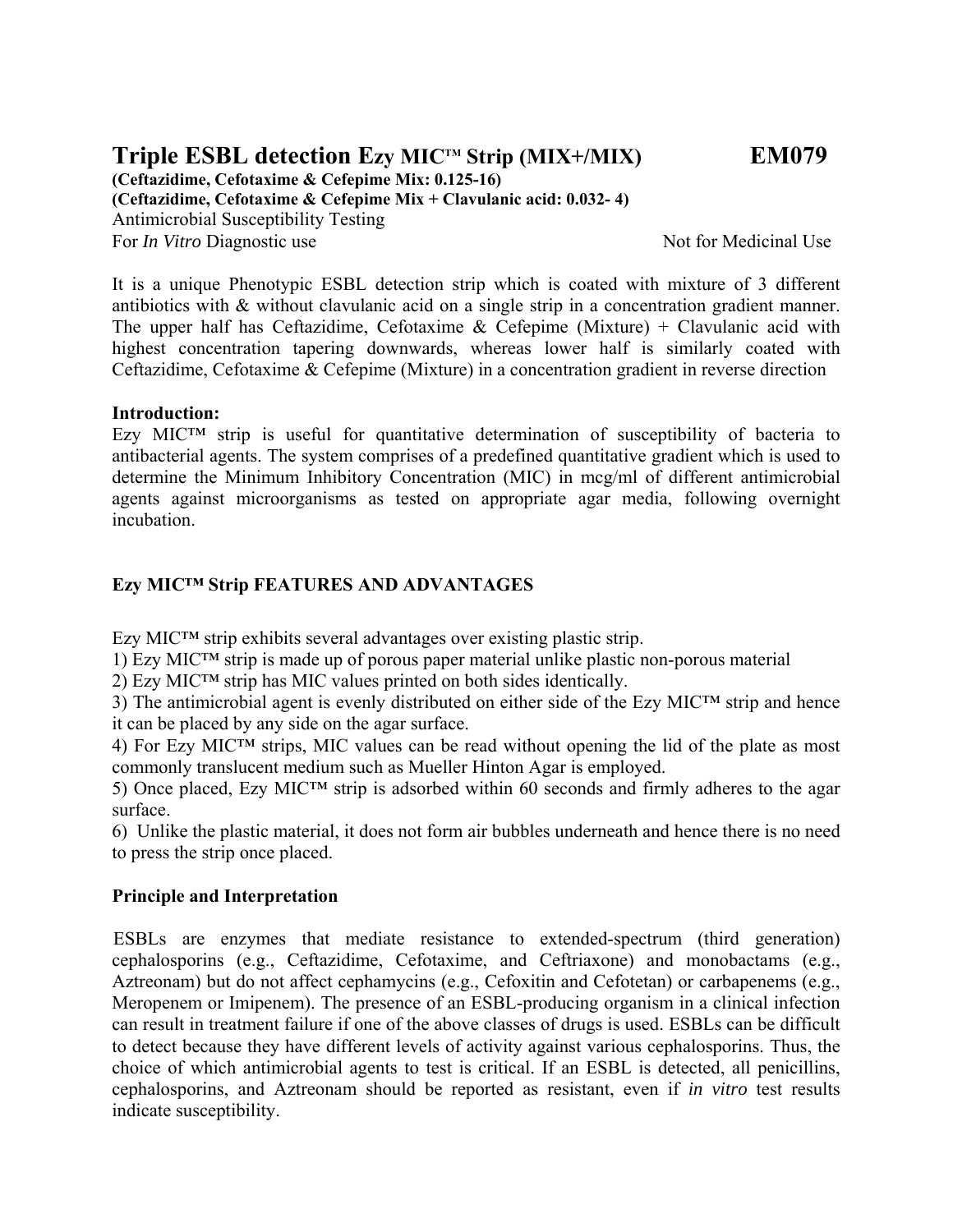CLSI has developed initial micro dilution screening tests using selected antimicrobial agents (1). Following antimicrobial concentration is to be used for initial screen test:

 For *K. pneumoniae*, *K. oxytoca* and *E. coli* use Cefpodoxime 4µg/ml or Ceftazidime 1 µg/ml or Aztreonam 1µg/ml or Cefotaxime 1µg/ml or Ceftriaxone 1µg/ml and for *P.mirabilis* use Cefpodoxime 1µg/ml or Ceftazidime 1 µg/ml or Cefotaxime 1µg/ml (The use of more than one antimicrobial agent for screening improves sensitivity of detection).

 Growth at or above the screening concentrations may indicate ESBL production i.e. for *K. pneumoniae, K. oxytoca* and *E. coli* MIC of  $\geq 8$  µg/ml for Cefpodoxime and  $\geq 2$  µg/ml for Ceftazidime, Aztreonam, Cefotaxime and Ceftriaxone while a MIC of  $\geq 2$  µg/ml for Cefpodoxime, Ceftazidime and Cefotaxime for *P.mirabilis* is indicative of ESBL production.

 Strains of *Klebsiella* spp. and *Escherichia coli* that produce ESBLs may be clinically resistant to therapy with penicillins, cephalosporins, or Aztreonam, despite apparent *in vitro* susceptibility to some of these agents.

 CLSI recommends performing phenotypic confirmation of potential ESBL-producing isolates by testing both Cefotaxime and Ceftazidime, alone and in combination with Clavulanic acid (1). Testing can be performed by the broth micro dilution method or by disk diffusion. *K. pneumoniae* ATCC 700603 and *E. coli* ATCC 25922 should be used for quality control of ESBL tests  $(1)$ .

For dilution method; the culture is to be reported as ESBL positive if  $a \ge 3$  twofold **concentration decrease in MIC for antibiotic tested in combination with clavulanic acid vs its MIC when tested alone is obtained.** 

 However, the phenotypic confirmatory test does not detect all ESBLs. Some organisms with ESBLs contain other β-lactamases that can mask ESBL production in the phenotypic test, resulting in a false-negative test. Currently, detection of organisms with multiple β-lactamases that may interfere with the phenotypic confirmatory test can only be accomplished using isoelectric focusing and DNA sequencing.

 If an isolate is confirmed as an ESBL-producer by the CLSI-recommended phenotypic confirmatory test procedure, all penicillins, cephalosporins, and Aztreonam should be reported as resistant. This list does not include the cephamycins (Cefotetan and Cefoxitin), which should be reported according to their routine test results. If an isolate is not confirmed as an ESBLproducer, current recommendations suggest reporting results as for routine testing. Do not change interpretations of penicillins, cephalosporins, and Aztreonam for isolates not confirmed as ESBLs.

Other isolates of *Enterobacteriaceae*, such as *Salmonella* species and *P. mirabilis*, and isolates of *P.aeruginosa* produce ESBLs. Though screening of *P. mirabilis* for ESBL production is recommended only when it is deemed clinically relevant (e.g. bacteremic isolate).The decision to perform ESBL screening tests to all urine isolates should be made on an institutional basis, considering prevalence, therapy, and infection control issues.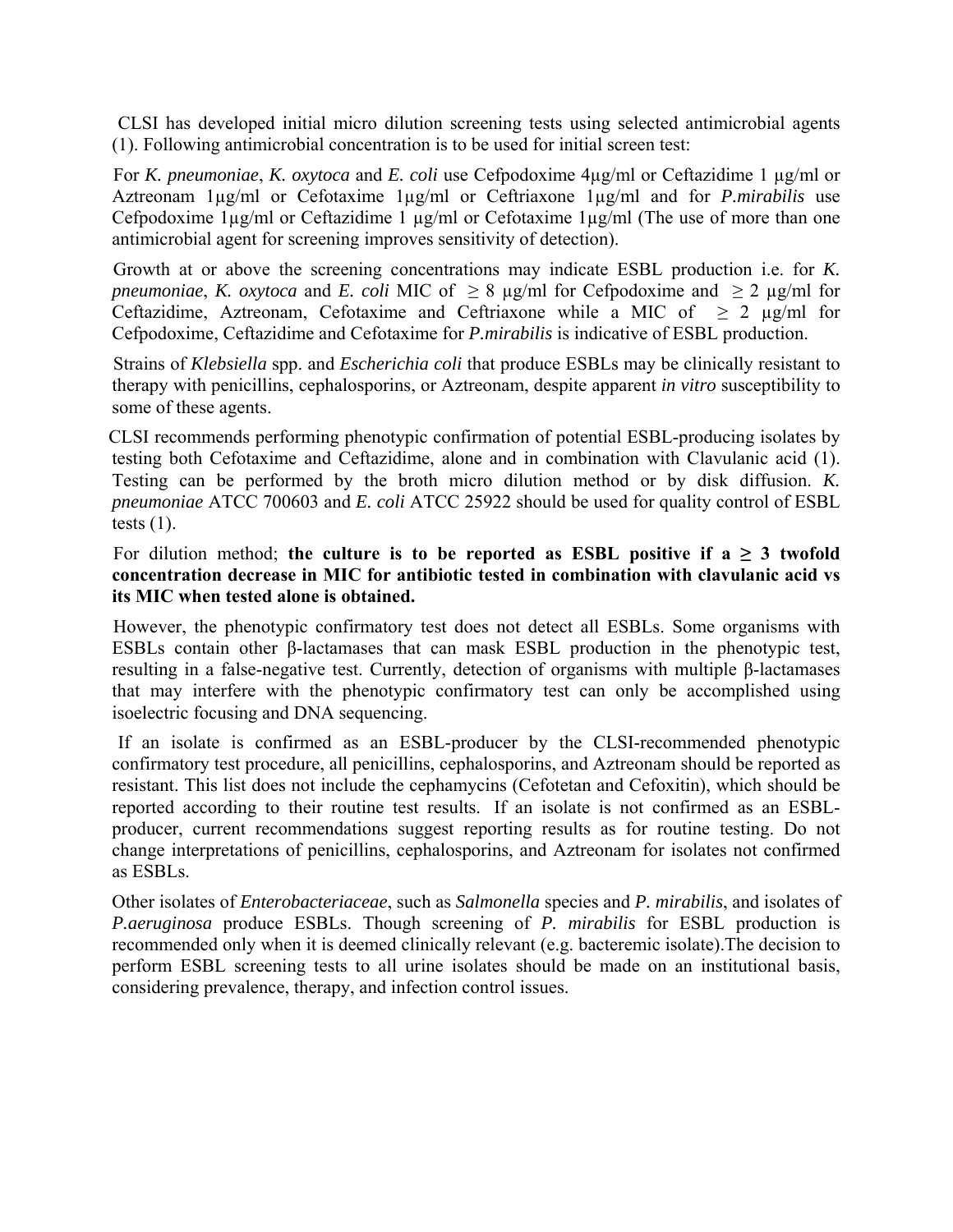# **METHOD AND USE OF EZY MIC™ STRIPS**

# **Guidelines for preparation of the medium**

Prepare the medium of choice from dehydrated powder according to the directions specified on the label. Cool the sterilized molten medium to 45-50°C and pour in sterile, dry Petri plates on a leveled surface, to a depth of  $4 \pm 0.2$ mm and allow solidifying. Few droplets appearing on the surface of the medium following cooling do not matter. Hence, once poured, Petri plates containing media should not be dried on laminar flow and can be used immediately for swabbing.

### **Preparation of Inoculum**

Use only pure cultures. Confirm by Gram-staining before starting susceptibility test. Transfer 4-5 similar colonies with a wire, needle or loop to 5 ml Tryptone Soya Broth (M011) and incubate at 35-37°C for2-8 hours until light to moderate turbidity develops. Compare the inoculum turbidity with that of standard 0.5 McFarland. Alternatively, the inoculum can be standardized by other appropriate optical method (0.08 - 0.13 OD turbid suspension at 620 nm).

Also direct colony suspension method can be used. Prepare a direct colony suspension, from 18- 24 hour old non-selective media agar plate in broth or saline. Adjust the turbidity to that of standard 0.5 McFarland .This method is recommended for testing fastidious organisms like *Haemophilus* spp., *Neisseria* spp, and streptococci and for testing staphylococci for potential Methicillin or Oxacillin resistance.

# **Test Procedure**

- 1. Prepare plates with suitable make of Mueller Hinton Agar for rapidly growing aerobic organisms as mentioned above.
- 2. Dip a sterile non-toxic cotton swab on a wooden applicator into the standardized inoculum and rotate the soaked swab firmly against the upper inside wall of the tube to express excess fluid. Streak the entire agar surface of the plate with the swab three times, turning the plate at 60° angle between each streaking.
- 3. Remove Ezy MIC™ strip container from cold and keep it at room temperature for 15 minutes before opening.
- 4. Remove one applicator from the self sealing bag stored at room temperature.
- 5. Hold the applicator in the middle and gently press its broader sticky side on the centre of Ezy MIC™ strip.
- 6. Lift the applicator along with attached Ezy MIC<sup>TM</sup> strip.
- 7. Place the strip at a desired position on agar plate swabbed with test culture. Gently turn the applicator clockwise with fingers. With this action, the applicator will detach from the strip.
- 8. DO NOT PRESS EZY MIC™ STRIP. Within 60 seconds, Ezy MIC™ strip will be adsorbed and will firmly adhere to the agar surface.
- 9. Ezy MIC<sup>TM</sup> strip should not be repositioned or adjusted once placed.
- 10. Transfer plates in the incubator under appropriate conditions.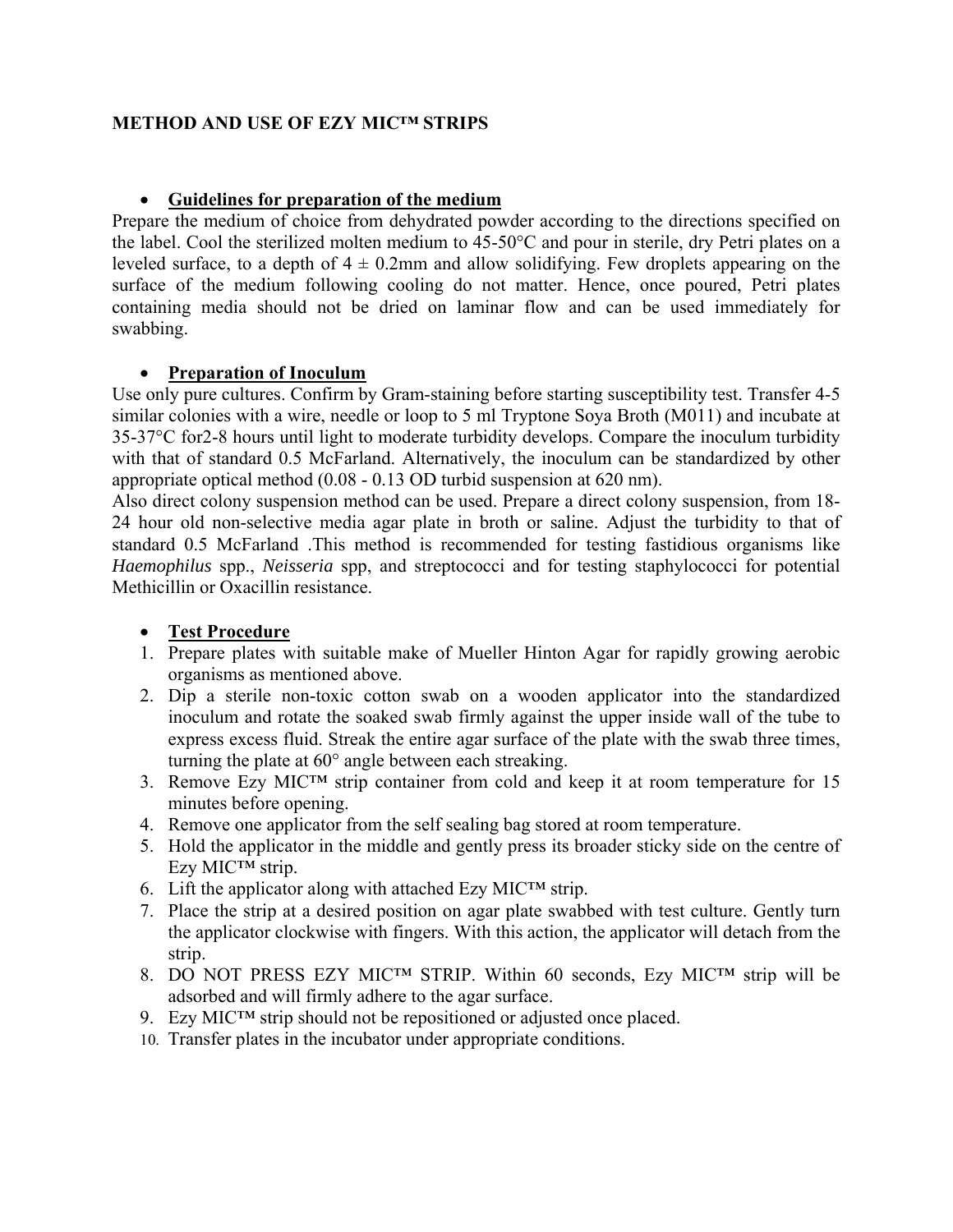# **Reading of IC ( Inhibitory Concentration ) values:**

- 1. Read the plates only when sufficient growth is seen.
- 2. Read the value where the ellipse intersects the scale on the strip.
- 3. For bactericidal drugs such as Amikacin, Vancomycin, Gentamicin and members of βlactams class of drugs, always read the value at the point of complete inhibition of all growth, including hazes, microcolonies and isolated colonies. If necessary, use magnifying glass.
- 4. Isolated colonies, microcolonies and hazes appearing in the zone of inhibition are indicative of hetero nature of the culture having resistant subpopulation in it. In such cases, consider reading IC values determination at a point on the scale above which no resistant colonies are observed close to the strip (within 1-3 mm distance from the strip).
- 5. If the ellipse intersects the strip in between 2 dilutions, read the IC value which is nearest to the intersection.

#### **Interpretation:**

Use following interpretive criteria for susceptibility categorization.

| <b>Report</b>               | Formula        | <b>Interpretative Criteria</b>                         |  |
|-----------------------------|----------------|--------------------------------------------------------|--|
|                             |                |                                                        |  |
| <b>ESBL</b> positive strain | $MIX = \geq 8$ | When the ratio of the value obtained for MIX : the     |  |
|                             | $MIX+$         | value of MIX in combination with Clavulanic acid       |  |
|                             |                | $(MIX+)$ is more than or equal to 8                    |  |
|                             |                | or                                                     |  |
|                             |                | No zone is obtained for MIX and Zone obtained in       |  |
|                             |                | $MIX+$                                                 |  |
| <b>ESBL</b> negative strain | $MIX = < 8$    | When Ratio of the value obtained for MIX : the value   |  |
|                             | $MIX+$         | of MIX in combination with Clavulanic acid $(MIX+)$    |  |
|                             |                | is less than 8.                                        |  |
| ESBL (non-                  |                | When no zone of inhibition is obtained on either side. |  |
| conclusive)                 |                | In such cases resistance may be due to mechanisms      |  |
|                             |                | other than ESBL production. These have to be further   |  |
|                             |                | investigated before reporting.                         |  |

### **QUALITY CONTROL**

Quality control of Ezy MIC™ Strips is carried out by testing the strips with standard ATCC Cultures recommended by CLSI on suitable medium incubated appropriately.

| Organism                            | <b>Medium</b> used | Incubation                         | <b>Standard</b>                                                                                                                         |
|-------------------------------------|--------------------|------------------------------------|-----------------------------------------------------------------------------------------------------------------------------------------|
| K. pneumoniae<br><b>ATCC 700603</b> | Mueller<br>Agar    | Hinton $\vert$ 35-37°C for 18 hrs. | Ratio of the value obtained for MIX<br>: the value of MIX in combination<br>with Clavulanic acid $(MIX+)$ is<br>more than or equal to 8 |